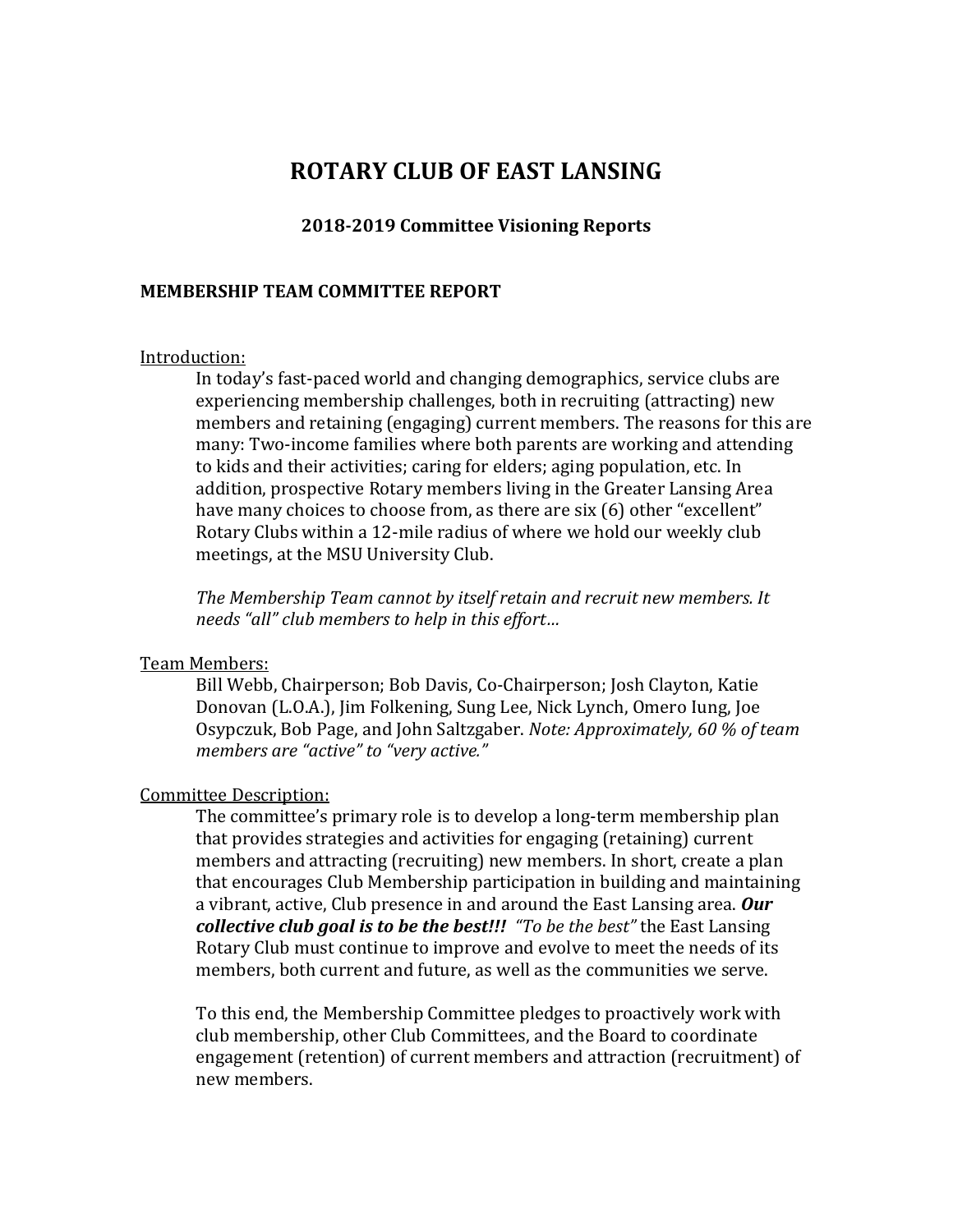# 2018-2019 New Member Goals:

- *1. Minimum Membership Goal (4 new members)*: Maintain last year's highest Active membership count, i.e. maintain at least 70 Active Members during 2018-2019**.** Therefore, at least 4 new Active Members **must** be recruited to offset Active Members who have terminated or soon will resign. *Caveat*: This minimum number of new Active Members could increase if additional Active Members leave the Club during the remainder of this Rotary Year.
- *2. Stretch Membership Goal (+ another 5 new members):* In addition to maintaining last year's maximum Active Member count of 70, attract/recruit 5 additional new Active Members.
- *3.* Diversify club membership, including recruiting more women, people of color, and young professionals.

# Activities to Achieve 2018-2019 Membership Goals

- 1. Continue to refine usefulness of Monthly Recruitment & Retention Update Report.
- 2. Retention (Engagement)
	- a. Create and promote an ongoing yearly Rotary Calendar that highlights *Social and Community Engagement "Opportunities"* for members and their spouse, significant other, acquaintance, friend, or, potential Rotarian to attend, feel part of, support*, and enjoy*.
		- a. Social Engagement "Opportunities" a series of **Night on the Town** activities (e.g. Wine Tasting Night, International Dinner Night, Theater Night, Craft Beer Night, etc.) and;
		- b. Community Engagement "opportunities", (e.g. Weekend Survival Kit packing, Patriarche Park Clean-up, etc.)
	- b. Assist club members who wish to propose and sponsor a new club member(s).
	- c. Continue to have each new member provide membership with a 5- 6 minute informal, verbal "Get 2know me Bio".
	- d. Continue supporting informal 2Facts and a Fib membership introduction activity or alternatively, current members can provide an informal "Get 2know me even better Bio".
	- e. Designate a specific Purpose/Goal for "Happy Bucks". Change the goal/purpose quarterly, semi-annual or, whatever. And accept I.O.U.s. based upon honor system.
	- f. Bring back "Joke of the week".
	- g. Continue to provide timely new-member orientation to all newlyinducted Rotarians. (Membership Team is reviewing all